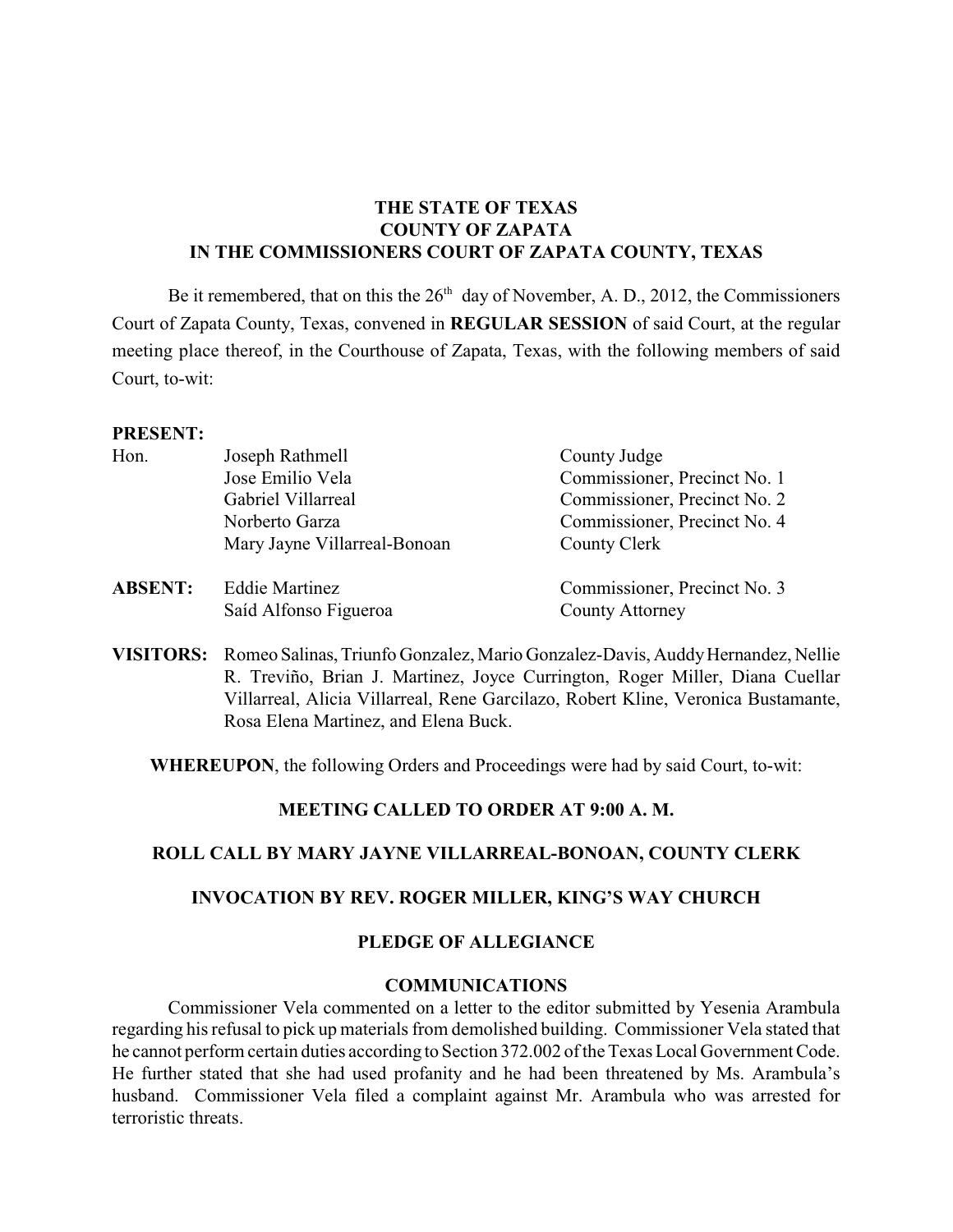### **ORDER APPROVING INVOICES**

Motion was made by Commissioner Vela, seconded by Commissioner Garza, to approve invoices as presented by Triunfo Gonzalez, County Auditor.

The above motion, being put to a vote, was approved by the affirmative vote of all members of the Court.

## **ORDER APPROVING CHECKS ISSUED**

Motion was made by Commissioner Garza, seconded by Commissioner Villarreal, to approve Treasurer's Report as presented by Hon. Romeo Salinas, County Treasurer.

The above motion, being put to a vote, was approved by the affirmative vote of all members of the Court.

## **REPORT ON ZAPATA COUNTY HELPING HANDS FOOD PANTRY BENEFIT DANCE**

Mr. Romeo Salinas, County Treasurer, reported on the Zapata County Helping Hands Food Pantry benefit dance that was held on October 27, 2012. Total revenues received were \$6,745.00, expenses were \$4,804.00 for a net profit of \$1,941.00. Mr. Salinas stated that he met with a representative of Buckner Rising Communities Foundation and they want to use the food pantry to distribute jackets to schools. Mr. Salinas also stated that the Guadalupe and Lilia Martinez Foundation will contribute half of the money needed to open a Kids Café at the Boys and Girls Club facility that will be closing the end of November. The Kid's Café would be open from 3:00 p.m. to 6:00 p.m.

## **ORDER APPROVING 1115 WAIVER CERTIFICATION OF GOVERNMENTAL ENTITY PARTICIPATION**

Motion was made byCommissioner Vela, seconded by Commissioner Villarreal, to approve the 1115 Waiver Certification of Governmental Entity Participation as requested by Hon. Joseph Rathmell, County Judge.

The above motion, being put to a vote, was approved by the affirmative vote of all members of the Court.

# **ORDER APPROVING TO HIRE TRUCK DRIVER WITH CDL LICENCE FOR 10-004 SLOT #4 WITH A STARTING SALARY OF \$10.00**

Motion was made by Commissioner Villarreal, seconded byCommissioner Vela, to approve the hiring of a truck driver with CDL licence for 10-004, slot #4 with a starting salary of \$10.00. Difference between \$10.00 and \$8.60 (\$1.40) will be paid out of discretionary funds as requested by Hon. Norberto Garza, Commissioner Precinct 4.

The above motion, being put to a vote, was approved by the affirmative vote of all members of the Court.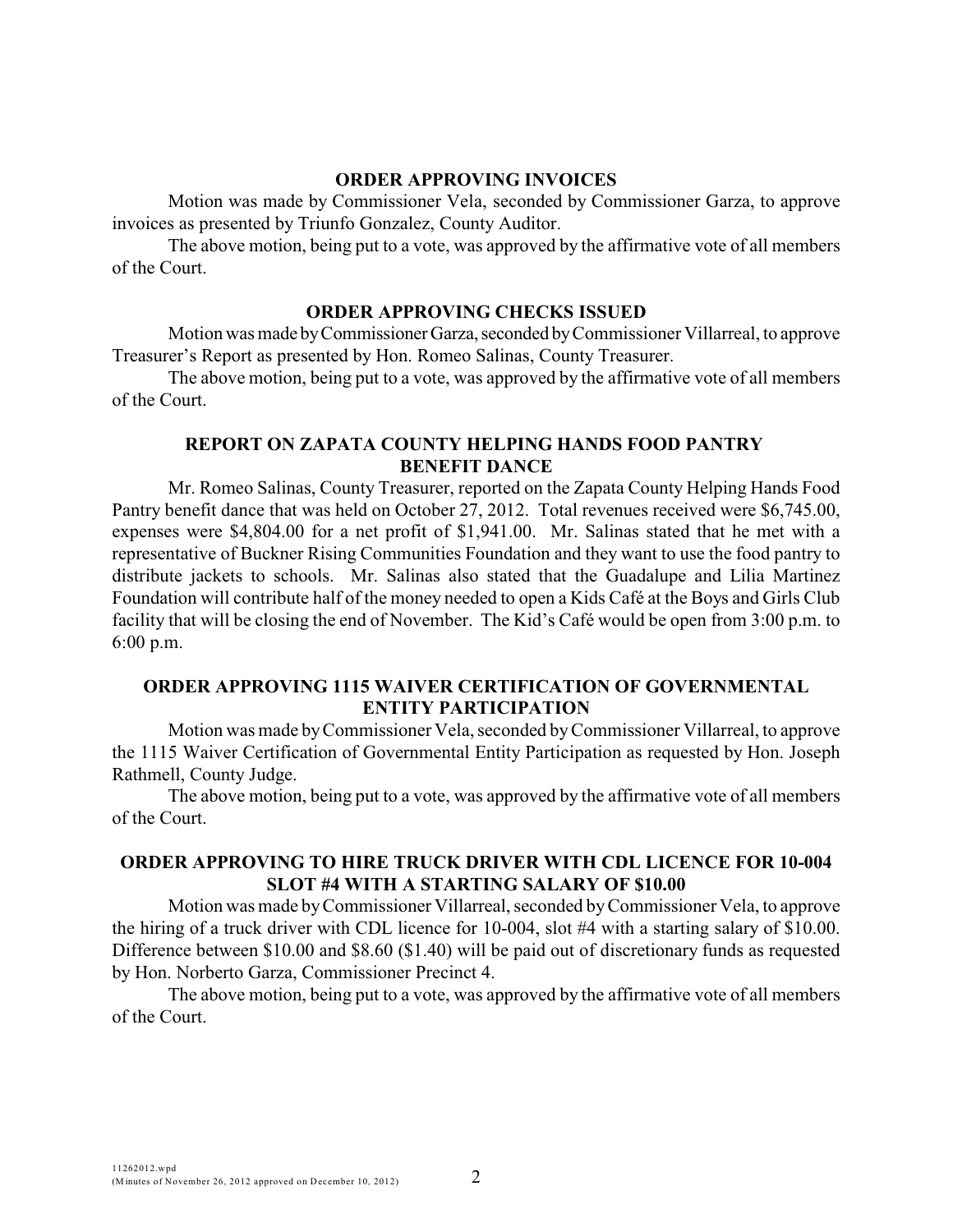## **ORDER AUTHORIZING RENE GARCILAZO, NETWORK ADMINISTRATOR, TO TERMINATE UNUSED AT&T LINES AND SWITCH ACTIVE LINES TO TIME WARNER CABLE**

Motion was made by Commissioner Vela, seconded by Commissioner Villarreal, to grant Rene Garcilazo, Network Administrator, the authorization to terminate un-used AT&T lines and to switch active lines to Time Warner Cable as requested by Rene Garcilazo, Network Administrator. Commissioner Vela commended Mr. Garcilazo for finding the inactive telephone lines. This will save the county a considerable amount of money.

The above motion, being put to a vote, was approved by the affirmative vote of all members of the Court.

## **ORDER APPROVING PURCHASE OF SOFTWARE FOR INDEXING OF COMMISSIONERS' COURT MINUTES**

Motion was made by Commissioner Garza, seconded by Commissioner Villarreal, to approve the purchase of software for the indexing of Commissioners' Court minutes for the annual amount of \$1,800 to be paid annually out of the County Clerk's records management preservation fund as requested by Hon. Mary Jayne Villarreal-Bonoan, County Clerk.

The above motion, being put to a vote, was approved by the affirmative vote of all members of the Court.

## **ORDER AUTHORIZING COUNTY TREASURER TO PAY VALERO FUEL STATEMENT ONLINE FOR MONTH OF OCTOBER**

Motion was made by Commissioner Villarreal, seconded by Commissioner Garza, to authorize the County Treasurer to pay the Valero fuel statement online for the month of October in the amount of \$64,768.78 in order to save \$1,117.15 for prompt payment as requested by Hon. Romeo Salinas, County Treasurer. Commissioner Villarreal amended his motion authorizing Mr. Salinas to make said online monthly payments without future Commissioners Court approval.

The above motion, being put to a vote, was approved by the affirmative vote of all members of the Court.

### **ORDER APPROVING INSTALLATION OF STREET LIGHTS**

Motion was made by Commissioner Vela, seconded byCommissioner Villarreal, to approve the installation of the following street lights:

- a. 1811 Ramireño
- b. 1105 Roma

as requested by Hon. Norberto Garza, Commissioner Precinct 4.

The above motion, being put to a vote, was approved by the affirmative vote of all members of the Court.

### **PUBLIC PARTICIPATION**

Ms. Rosa Elena Martinez approached Commissioners Court and asked if rent for Community Center could be waived for the County Employees Christmas Dance. Permission was granted although the item was not placed on the agenda.